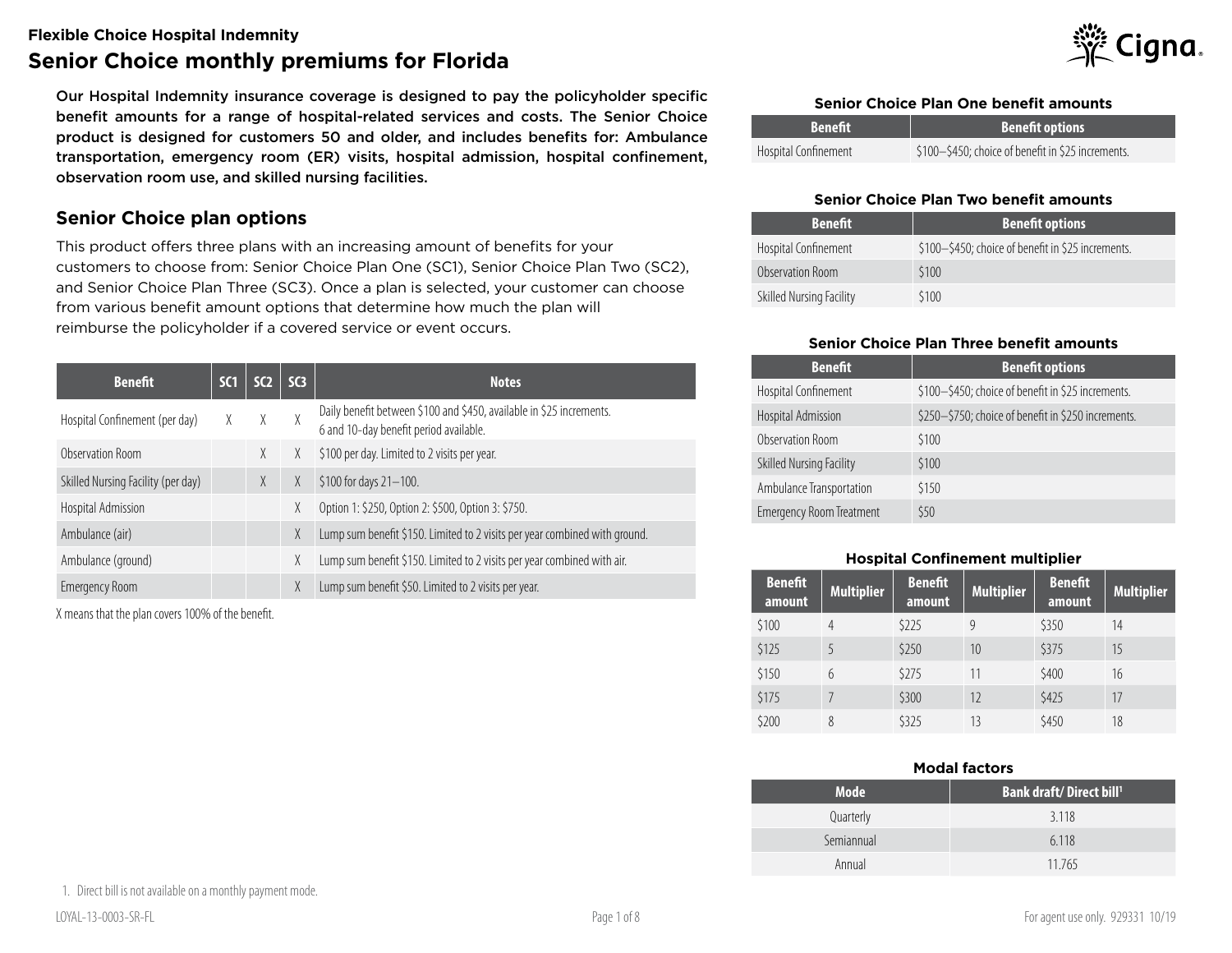### **How to calculate the premiums**

All premiums are shown in monthly amounts. To change payment mode, use the modal factors listed on page one. All Hospital Confinement premiums on the next page are based on \$25 increments. Use the table on page one to find the correct multiplier to calculate your customer's total premium below.

#### **Due to rounding differences, the actual premium charged may differ from the premium shown in these marketing materials.**



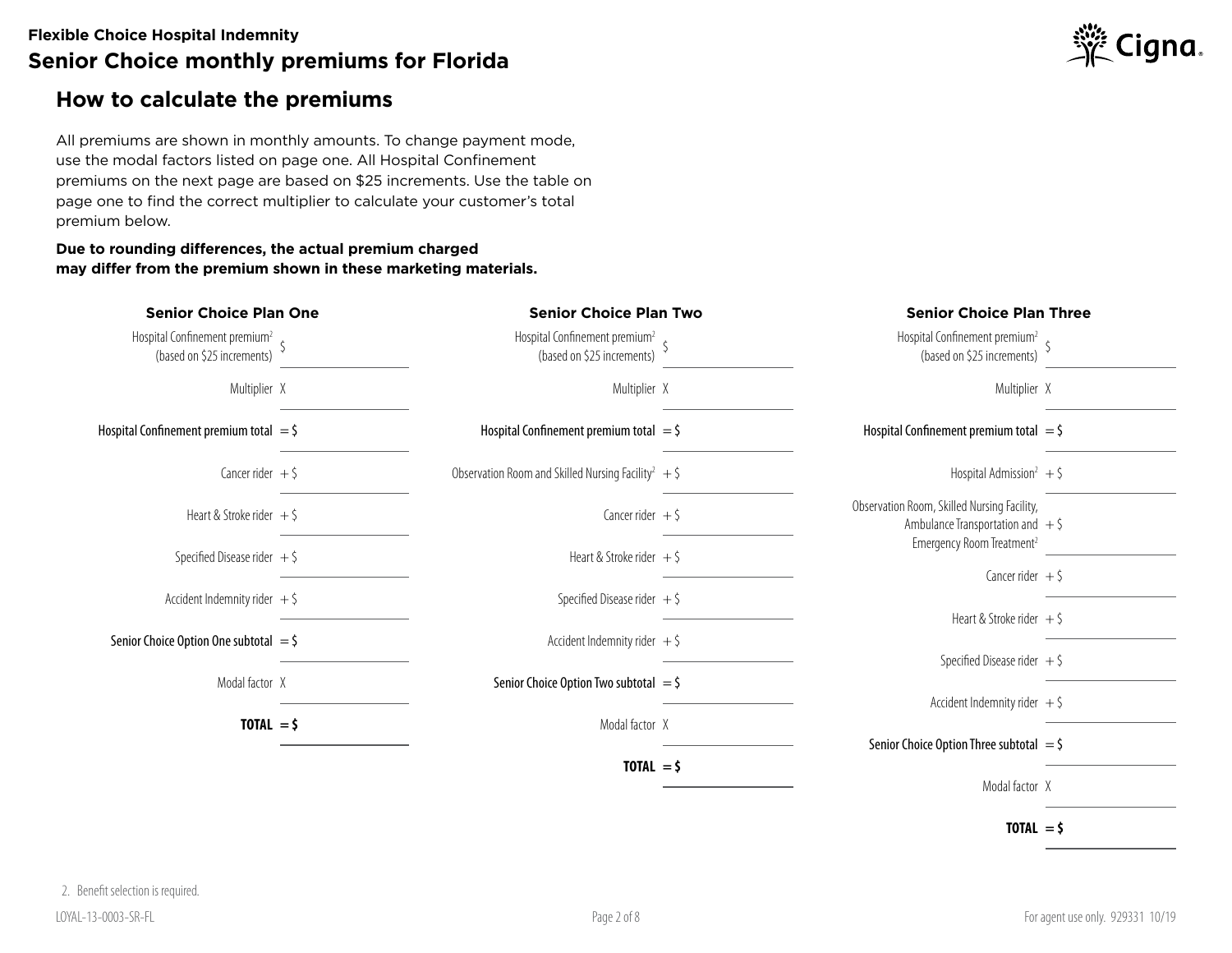## **Plans One, Two and Three**

Six or ten-day benefit included in all options. Choose one.

**6-day Hospital Confinement**

Available from \$100–\$450 at increments of \$25.

| <b>Issue age</b> | <b>Individual</b> | <b>Couple</b> | <b>One parent family</b> | <b>Family</b> | <b>Issue age</b> | <b>Individual</b> | Couple | <b>One parent family</b> | <b>Family</b> |
|------------------|-------------------|---------------|--------------------------|---------------|------------------|-------------------|--------|--------------------------|---------------|
| 50               | 0.87              | 1.74          | 1.44                     | 2.45          | 50               | 0.98              | 1.96   | 1.64                     | 2.78          |
| 51               | 0.92              | 1.85          | 1.49                     | 2.56          | 51               | 1.04              | 2.09   | 1.70                     | 2.91          |
| 52               | 0.98              | 1.97          | 1.55                     | 2.68          | 52               | 1.11              | 2.22   | 1.76                     | 3.04          |
| 53               | 1.05              | 2.10          | 1.61                     | 2.80          | 53               | 1.18              | 2.37   | 1.84                     | 3.19          |
| 54               | 1.12              | 2.23          | 1.68                     | 2.94          | 54               | 1.26              | 2.53   | 1.91                     | 3.34          |
| 55               | 1.19              | 2.38          | 1.75                     | 3.09          | 55               | 1.35              | 2.69   | 1.99                     | 3.51          |
| 56               | 1.27              | 2.54          | 1.83                     | 3.25          | 56               | 1.43              | 2.87   | 2.08                     | 3.69          |
| 57               | 1.35              | 2.71          | 1.92                     | 3.42          | 57               | 1.53              | 3.07   | 2.18                     | 3.88          |
| 58               | 1.45              | 2.90          | 2.01                     | 3.61          | 58               | 1.64              | 3.28   | 2.28                     | 4.09          |
| 59               | 1.55              | 3.10          | 2.11                     | 3.81          | 59               | 1.75              | 3.51   | 2.40                     | 4.32          |
| $60\,$           | 1.66              | 3.32          | 2.21                     | 4.02          | 60               | 1.87              | 3.75   | 2.52                     | 4.56          |
| 61               | 1.77              | 3.55          | 2.33                     | 4.25          | 61               | 2.00              | 4.01   | 2.65                     | 4.83          |
| 62               | 1.90              | 3.80          | 2.45                     | 4.51          | 62               | 2.15              | 4.30   | 2.79                     | 5.11          |
| 63               | 2.03              | 4.08          | 2.59                     | 4.78          | 63               | 2.30              | 4.61   | 2.94                     | 5.42          |
| 64               | 2.17              | 4.36          | 2.73                     | 5.06          | 64               | 2.46              | 4.93   | 3.09                     | 5.74          |
| 65               | 2.32              | 4.65          | 2.87                     | 5.35          | 65               | 2.62              | 5.25   | 3.26                     | 6.06          |
| 66               | 2.47              | 4.95          | 3.02                     | 5.65          | 66               | 2.79              | 5.59   | 3.42                     | 6.40          |
| 67               | 2.62              | 5.26          | 3.17                     | 5.96          | 67               | 2.97              | 5.94   | 3.60                     | 6.75          |
| 68               | 2.79              | 5.59          | 3.33                     | 6.29          | 68               | 3.15              | 6.32   | 3.78                     | 7.12          |
| 69               | 2.96              | 5.93          | 3.50                     | 6.63          | 69               | 3.34              | 6.70   | 3.97                     | 7.51          |
| $70\,$           | 3.14              | 6.28          | 3.68                     | 6.98          | $70\,$           | 3.54              | 7.10   | 4.17                     | 7.91          |
| 71               | 3.32              | 6.66          | 3.86                     | 7.36          | 71               | 3.76              | 7.53   | 4.38                     | 8.33          |
| 72               | 3.52              | 7.06          | 4.06                     | 7.75          | 72               | 3.98              | 7.98   | 4.60                     | 8.78          |
| 73               | 3.73              | 7.49          | 4.27                     | 8.18          | 73               | 4.22              | 8.46   | 4.84                     | 9.26          |
| 74               | 3.95              | 7.92          | 4.48                     | 8.61          | 74               | 4.47              | 8.95   | 5.08                     | 9.75          |
| 75               | 4.17              | 8.37          | 4.70                     | 9.06          | 75               | 4.72              | 9.46   | 5.33                     | 10.26         |
| $76\,$           | 4.40              | 8.83          | 4.93                     | 9.52          | $76\,$           | 4.98              | 9.98   | 5.58                     | 10.78         |
| $77\,$           | 4.64              | 9.31          | 5.16                     | 10.00         | $77\,$           | 5.25              | 10.52  | 5.85                     | 11.32         |
| 78               | 4.89              | 9.81          | 5.41                     | 10.50         | 78               | 5.53              | 11.10  | 6.13                     | 11.89         |
| 79               | 5.15              | 10.33         | 5.66                     | 11.01         | 79               | 5.82              | 11.68  | 6.41                     | 12.47         |
| $80\,$           | 5.41              | 10.85         | 5.92                     | 11.54         | $80\,$           | 6.12              | 12.27  | 6.70                     | 13.06         |
| 81               | 5.68              | 11.39         | 6.18                     | 12.08         | $81\,$           | 6.42              | 12.88  | $7.00\,$                 | 13.67         |
| 82               | 5.96              | 11.96         | 6.46                     | 12.64         | 82               | 6.74              | 13.52  | 7.32                     | 14.31         |
| 83               | 6.26              | 12.55         | 6.75                     | 13.23         | 83               | 7.08              | 14.19  | 7.65                     | 14.98         |
| 84               | 6.55              | 13.13         | 7.04                     | 13.81         | 84               | 7.40              | 14.84  | 7.97                     | 15.62         |
| 85               | 6.82              | 13.68         | 7.31                     | 14.35         | 85               | 7.71              | 15.46  | 8.27                     | 16.24         |



**10-day Hospital Confinement** Available from \$100–\$450 at increments of \$25.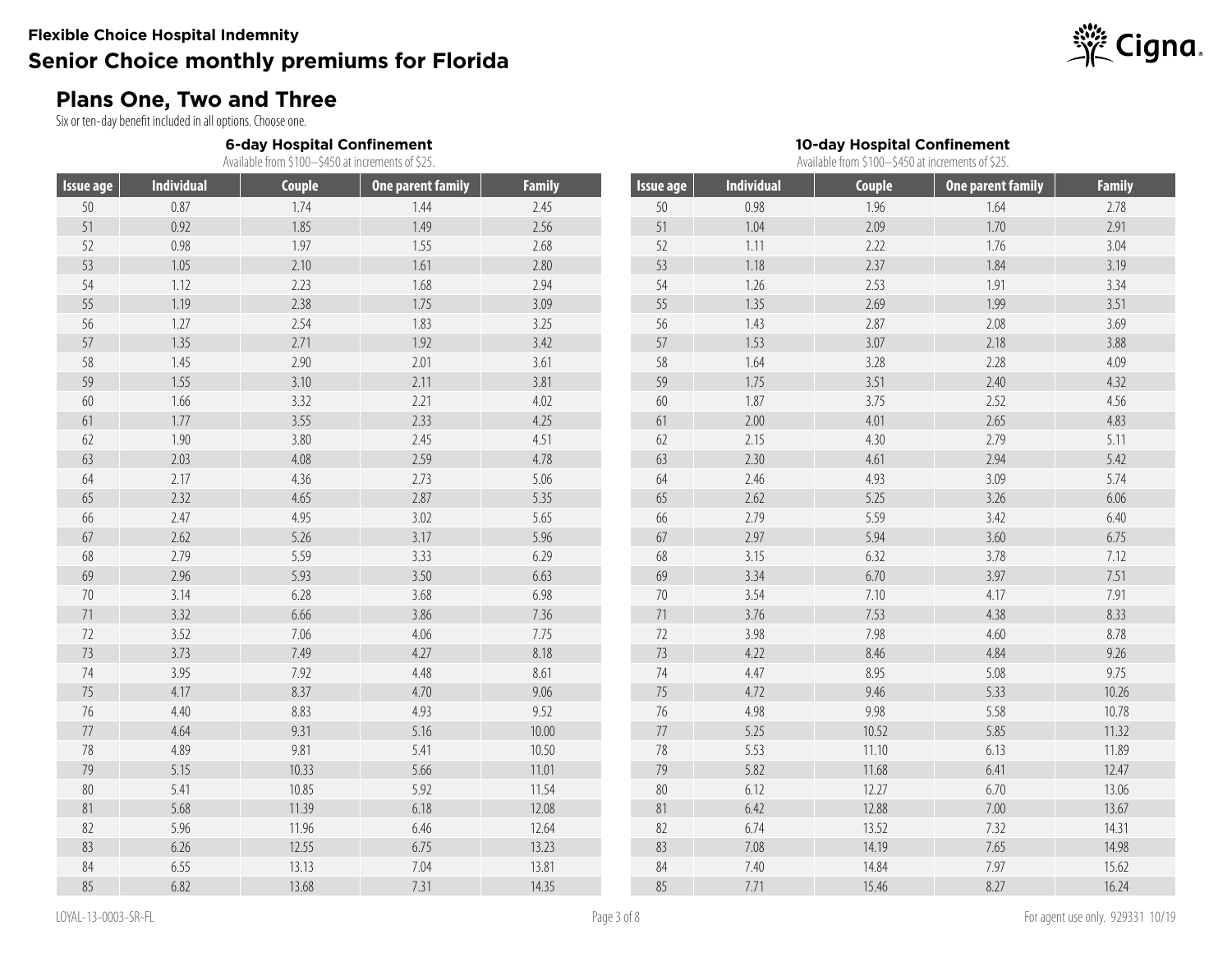## **Plan Two**

| <b>Hospital Observation and Skilled Nursing Facility</b> |  |  |  |  |
|----------------------------------------------------------|--|--|--|--|
|----------------------------------------------------------|--|--|--|--|

| <b>Issue age</b> | <b>Individual</b> | <b>Couple</b> | <b>One parent family</b> | <b>Family</b> |
|------------------|-------------------|---------------|--------------------------|---------------|
| 50               | 2.04              | 4.06          | 2.63                     | 4.78          |
| 51               | 2.16              | 4.31          | 2.76                     | 5.03          |
| 52               | 2.30              | 4.58          | 2.89                     | 5.30          |
| 53               | 2.44              | 4.87          | 3.04                     | 5.59          |
| 54               | 2.60              | 5.19          | 3.20                     | 5.91          |
| 55               | 2.78              | 5.54          | 3.37                     | 6.26          |
| 56               | 2.97              | 5.92          | 3.56                     | 6.64          |
| 57               | 3.18              | 6.35          | 3.78                     | 7.06          |
| 58               | 3.42              | 6.82          | 4.01                     | 7.53          |
| 59               | 3.67              | 7.33          | 4.27                     | 8.05          |
| 60               | 3.96              | 7.90          | 4.56                     | 8.61          |
| 61               | 4.27              | 8.53          | 4.88                     | 9.24          |
| 62               | 4.63              | 9.23          | 5.23                     | 9.95          |
| 63               | 5.02              | 10.02         | 5.63                     | 10.73         |
| 64               | 5.44              | 10.84         | 6.05                     | 11.56         |
| 65               | 5.87              | 11.72         | 6.49                     | 12.43         |
| 66               | 6.34              | 12.65         | 6.96                     | 13.36         |
| 67               | 6.84              | 13.64         | 7.47                     | 14.35         |
| 68               | 7.38              | 14.72         | 8.01                     | 15.43         |
| 69               | 7.97              | 15.89         | 8.60                     | 16.60         |
| $70\,$           | 8.60              | 17.15         | 9.25                     | 17.86         |
| 71               | 9.30              | 18.54         | 9.95                     | 19.25         |
| $72\,$           | 10.08             | 20.08         | 10.73                    | 20.79         |
| 73               | 10.94             | 21.81         | 11.61                    | 22.51         |
| 74               | 11.86             | 23.62         | 12.53                    | 24.33         |
| 75               | 12.83             | 25.56         | 13.51                    | 26.27         |
| $76\,$           | 13.88             | 27.66         | 14.57                    | 28.36         |
| 77               | 15.03             | 29.95         | 15.74                    | 30.65         |
| $78\,$           | 16.30             | 32.49         | 17.02                    | 33.18         |
| 79               | 17.63             | 35.13         | 18.36                    | 35.83         |
| $80\,$           | 19.04             | 37.94         | 19.78                    | 38.63         |
| 81               | 20.55             | 40.95         | 21.30                    | 41.65         |
| 82               | 22.21             | 44.26         | 22.98                    | 44.95         |
| 83               | 24.04             | 47.90         | 24.81                    | 48.59         |
| 84               | 25.81             | 51.42         | 26.59                    | 52.11         |
| 85               | 27.50             | 54.80         | 28.30                    | 55.49         |

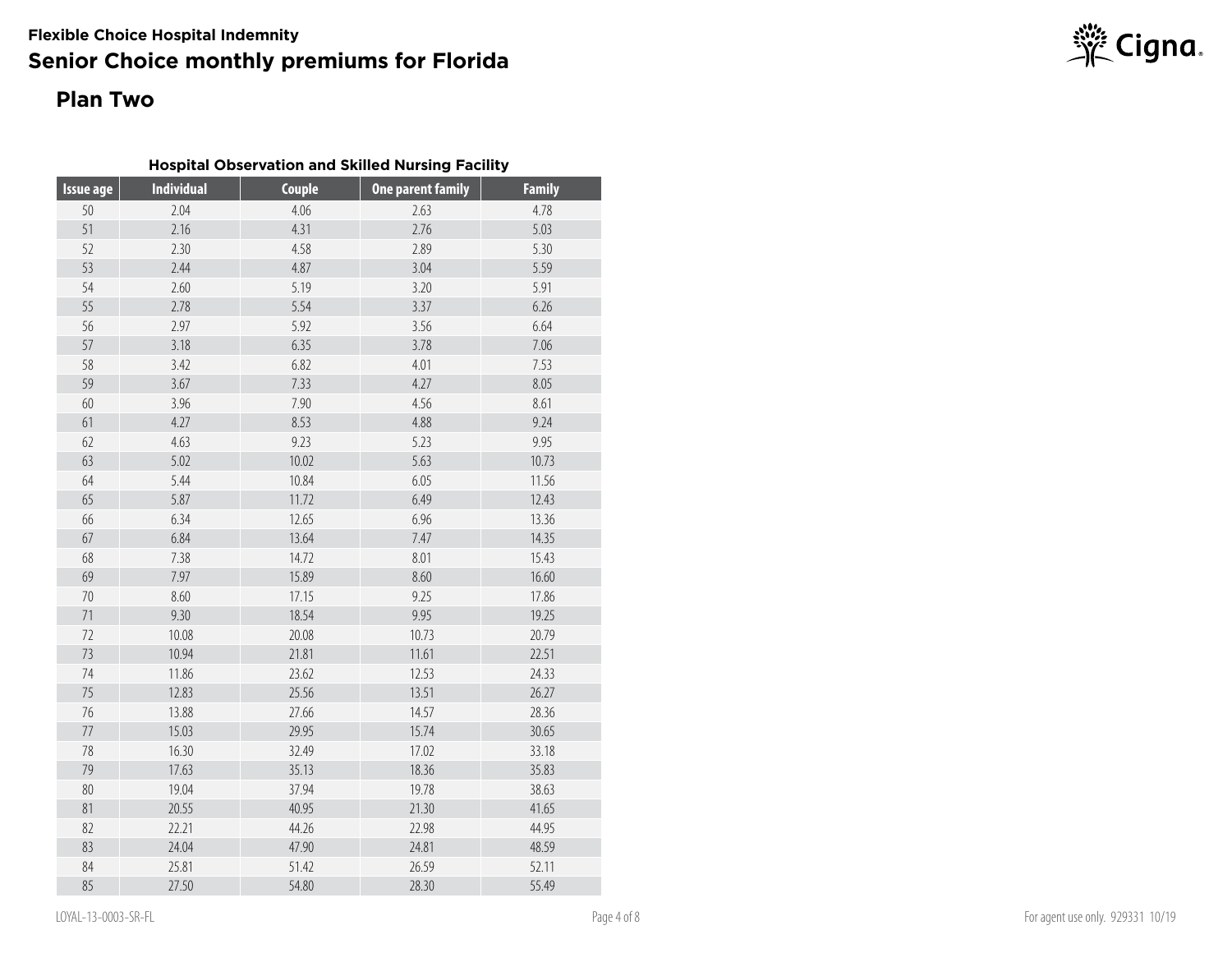## **Plan Three**

|                  |                   | <b>Hospital Admission</b><br>\$250 benefit |                          |               |                  |                   | <b>Hospital Admission</b><br>\$500 benefit |                          |               |  |  |
|------------------|-------------------|--------------------------------------------|--------------------------|---------------|------------------|-------------------|--------------------------------------------|--------------------------|---------------|--|--|
| <b>Issue age</b> | <b>Individual</b> | Couple                                     | <b>One parent family</b> | <b>Family</b> | <b>Issue age</b> | <b>Individual</b> | <b>Couple</b>                              | <b>One parent family</b> | <b>Family</b> |  |  |
| 50               | 3.15              | 6.30                                       | 5.52                     | 9.26          | 50               | 6.29              | 12.61                                      | 11.04                    | 18.51         |  |  |
| 51               | 3.32              | 6.65                                       | 5.69                     | 9.60          | 51               | 6.64              | 13.30                                      | 11.37                    | 19.21         |  |  |
| 52               | 3.51              | 7.02                                       | 5.87                     | 9.98          | 52               | 7.01              | 14.05                                      | 11.74                    | 19.95         |  |  |
| 53               | 3.71              | 7.43                                       | 6.07                     | 10.37         | 53               | 7.41              | 14.85                                      | 12.13                    | 20.75         |  |  |
| 54               | 3.92              | 7.85                                       | 6.27                     | 10.80         | 54               | 7.83              | 15.70                                      | 12.55                    | 21.60         |  |  |
| 55               | 4.14              | 8.31                                       | 6.50                     | 11.25         | 55               | 8.29              | 16.61                                      | 12.99                    | 22.51         |  |  |
| 56               | 4.39              | 8.80                                       | 6.74                     | 11.74         | 56               | 8.78              | 17.59                                      | 13.48                    | 23.48         |  |  |
| 57               | 4.65              | 9.33                                       | 7.00                     | 12.27         | 57               | 9.30              | 18.65                                      | 14.00                    | 24.54         |  |  |
| 58               | 4.94              | 9.90                                       | 7.28                     | 12.84         | 58               | 9.88              | 19.80                                      | 14.57                    | 25.69         |  |  |
| 59               | 5.24              | 10.51                                      | 7.58                     | 13.45         | 59               | 10.49             | 21.02                                      | 15.17                    | 26.90         |  |  |
| 60               | 5.57              | 11.16                                      | 7.91                     | 14.10         | 60               | 11.14             | 22.33                                      | 15.81                    | 28.20         |  |  |
| 61               | 5.92              | 11.86                                      | 8.25                     | 14.80         | 61               | 11.84             | 23.73                                      | 16.51                    | 29.60         |  |  |
| 62               | 6.30              | 12.63                                      | 8.63                     | 15.56         | 62               | 12.60             | 25.25                                      | 17.26                    | 31.12         |  |  |
| 63               | 6.71              | 13.45                                      | 9.04                     | 16.38         | 63               | 13.42             | 26.90                                      | 18.08                    | 32.76         |  |  |
| 64               | 7.13              | 14.29                                      | 9.45                     | 17.22         | 64               | 14.26             | 28.58                                      | 18.91                    | 34.44         |  |  |
| 65               | 7.56              | 15.15                                      | 9.88                     | 18.08         | 65               | 15.12             | 30.30                                      | 19.76                    | 36.16         |  |  |
| 66               | 8.00              | 16.04                                      | 10.32                    | 18.96         | 66               | 16.00             | 32.07                                      | 20.64                    | 37.92         |  |  |
| 67               | 8.46              | 16.95                                      | 10.77                    | 19.88         | 67               | 16.92             | 33.91                                      | 21.55                    | 39.75         |  |  |
| 68               | 8.94              | 17.91                                      | 11.25                    | 20.83         | 68               | 17.87             | 35.82                                      | 22.49                    | 41.66         |  |  |
| 69               | 9.43              | 18.90                                      | 11.73                    | 21.81         | 69               | 18.86             | 37.79                                      | 23.47                    | 43.62         |  |  |
| $70\,$           | 9.94              | 19.92                                      | 12.24                    | 22.84         | 70               | 19.88             | 39.85                                      | 24.48                    | 45.67         |  |  |
| 71               | 10.48             | 21.00                                      | 12.77                    | 23.91         | 71               | 20.96             | 42.01                                      | 25.55                    | 47.82         |  |  |
| 72               | 11.05             | 22.15                                      | 13.34                    | 25.05         | 72               | 22.10             | 44.29                                      | 26.68                    | 50.10         |  |  |
| 73               | 11.66             | 23.37                                      | 13.94                    | 26.26         | 73               | 23.32             | 46.73                                      | 27.88                    | 52.53         |  |  |
| 74               | 12.28             | 24.61                                      | 14.55                    | 27.51         | 74               | 24.56             | 49.23                                      | 29.10                    | 55.01         |  |  |
| 75               | 12.92             | 25.90                                      | 15.19                    | 28.79         | 75               | 25.85             | 51.80                                      | 30.37                    | 57.58         |  |  |
| $76\,$           | 13.59             | 27.24                                      | 15.85                    | 30.12         | 76               | 27.18             | 54.48                                      | 31.69                    | 60.24         |  |  |
| 77               | 14.30             | 28.65                                      | 16.54                    | 31.53         | $77$             | 28.59             | 57.31                                      | 33.08                    | 63.06         |  |  |
| 78               | 15.04             | 30.15                                      | 17.28                    | 33.02         | 78               | 30.09             | 60.30                                      | 34.55                    | 66.04         |  |  |
| 79               | 15.80             | 31.68                                      | 18.03                    | 34.54         | 79               | 31.61             | 63.36                                      | 36.06                    | 69.08         |  |  |
| $80\,$           | 16.59             | 33.25                                      | 18.80                    | 36.11         | 80               | 33.18             | 66.50                                      | 37.61                    | 72.21         |  |  |
| 81               | 17.41             | 34.89                                      | 19.61                    | 37.74         | 81               | 34.81             | 69.78                                      | 39.22                    | 75.47         |  |  |
| 82               | 18.27             | 36.62                                      | 20.47                    | 39.46         | 82               | 36.54             | 73.24                                      | 40.93                    | 78.92         |  |  |
| 83               | 19.19             | 38.46                                      | 21.37                    | 41.29         | 83               | 38.38             | 76.91                                      | 42.75                    | 82.58         |  |  |
| 84               | 20.07             | 40.23                                      | 22.25                    | 43.05         | 84               | 40.15             | 80.46                                      | 44.50                    | 86.11         |  |  |
| 85               | 20.92             | 41.93                                      | 23.09                    | 44.74         | 85               | 41.84             | 83.85                                      | 46.18                    | 89.49         |  |  |

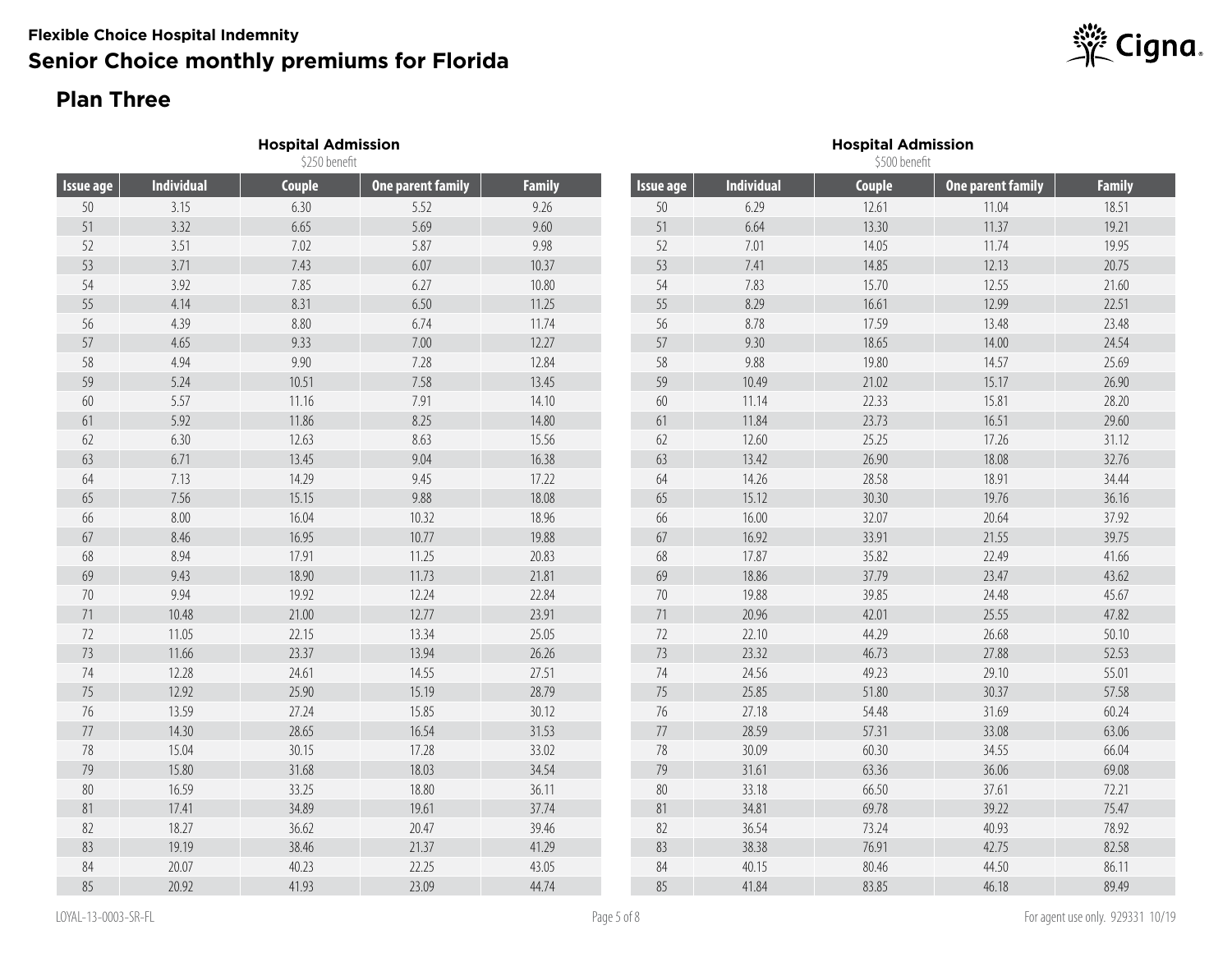## **Plan Three**

|                  |                   | <b>Hospital Admission</b><br>\$750 benefit |                          |               |           |                   |        | <b>Hospital Observation, Skilled Nursing Facility,</b><br><b>Ambulance and Emergency Room</b> |               |
|------------------|-------------------|--------------------------------------------|--------------------------|---------------|-----------|-------------------|--------|-----------------------------------------------------------------------------------------------|---------------|
| <b>Issue age</b> | <b>Individual</b> | Couple                                     | <b>One parent family</b> | <b>Family</b> | Issue age | <b>Individual</b> | Couple | <b>One parent family</b>                                                                      | <b>Family</b> |
| $50\,$           | 9.44              | 18.91                                      | 16.55                    | 27.77         | 50        | 3.72              | 7.43   | 6.55                                                                                          | 10.90         |
| 51               | 9.96              | 19.96                                      | 17.06                    | 28.81         | 51        | 3.93              | 7.84   | 6.75                                                                                          | 11.31         |
| 52               | 10.52             | 21.07                                      | 17.61                    | 29.93         | 52        | 4.15              | 8.28   | 6.97                                                                                          | 11.76         |
| 53               | 11.12             | 22.28                                      | 18.20                    | 31.12         | 53        | 4.39              | 8.77   | 7.21                                                                                          | 12.24         |
| 54               | 11.75             | 23.55                                      | 18.82                    | 32.40         | 54        | 4.66              | 9.30   | 7.48                                                                                          | 12.77         |
| 55               | 12.43             | 24.92                                      | 19.49                    | 33.76         | 55        | 4.95              | 9.88   | 7.77                                                                                          | 13.35         |
| 56               | 13.16             | 26.39                                      | 20.21                    | 35.23         | 56        | 5.27              | 10.53  | 8.09                                                                                          | 14.00         |
| 57               | 13.95             | 27.98                                      | 21.00                    | 36.81         | 57        | 5.64              | 11.25  | 8.45                                                                                          | 14.72         |
| 58               | 14.81             | 29.70                                      | 21.85                    | 38.53         | 58        | 6.04              | 12.06  | 8.86                                                                                          | 15.52         |
| 59               | 15.73             | 31.53                                      | 22.75                    | 40.35         | 59        | 6.48              | 12.95  | 9.30                                                                                          | 16.41         |
| 60               | 16.70             | 33.49                                      | 23.72                    | 42.30         | 60        | 6.98              | 13.94  | 9.80                                                                                          | 17.40         |
| 61               | 17.76             | 35.59                                      | 24.76                    | 44.40         | 61        | 7.53              | 15.04  | 10.35                                                                                         | 18.50         |
| 62               | 18.89             | 37.88                                      | 25.89                    | 46.68         | 62        | 8.15              | 16.28  | 10.97                                                                                         | 19.73         |
| 63               | 20.13             | 40.35                                      | 27.12                    | 49.15         | 63        | 8.85              | 17.67  | 11.67                                                                                         | 21.12         |
| 64               | 21.39             | 42.87                                      | 28.36                    | 51.66         | 64        | 9.57              | 19.10  | 12.40                                                                                         | 22.55         |
| 65               | 22.68             | 45.45                                      | 29.64                    | 54.23         | 65        | 10.32             | 20.59  | 13.15                                                                                         | 24.04         |
| 66               | 24.00             | 48.11                                      | 30.96                    | 56.88         | 66        | 11.10             | 22.16  | 13.94                                                                                         | 25.60         |
| 67               | 25.38             | 50.86                                      | 32.32                    | 59.63         | 67        | 11.93             | 23.80  | 14.77                                                                                         | 27.24         |
| 68               | 26.81             | 53.73                                      | 33.74                    | 62.48         | 68        | 12.81             | 25.55  | 15.66                                                                                         | 28.99         |
| 69               | 28.29             | 56.69                                      | 35.20                    | 65.43         | 69        | 13.75             | 27.42  | 16.60                                                                                         | 30.85         |
| 70               | 29.83             | 59.77                                      | 36.73                    | 68.51         | $70\,$    | 14.76             | 29.44  | 17.62                                                                                         | 32.87         |
| 71               | 31.44             | 63.01                                      | 38.32                    | 71.73         | $71$      | 15.87             | 31.65  | 18.74                                                                                         | 35.07         |
| 72               | 33.15             | 66.44                                      | 40.02                    | 75.15         | 72        | 17.09             | 34.08  | 19.96                                                                                         | 37.50         |
| 73               | 34.98             | 70.10                                      | 41.81                    | 78.79         | 73        | 18.44             | 36.77  | 21.32                                                                                         | 40.18         |
| 74               | 36.84             | 73.84                                      | 43.66                    | 82.52         | 74        | 19.86             | 39.61  | 22.75                                                                                         | 43.02         |
| 75               | 38.77             | 77.70                                      | 45.56                    | 86.36         | 75        | 21.38             | 42.63  | 24.28                                                                                         | 46.03         |
| 76               | 40.78             | 81.72                                      | 47.54                    | 90.37         | 76        | 23.01             | 45.89  | 25.92                                                                                         | 49.28         |
| $77\,$           | 42.89             | 85.96                                      | 49.62                    | 94.59         | $77\,$    | 24.80             | 49.45  | 27.72                                                                                         | 52.84         |
| 78               | 45.13             | 90.45                                      | 51.83                    | 99.06         | 78        | 26.77             | 53.38  | 29.70                                                                                         | 56.76         |
| 79               | 47.41             | 95.03                                      | 54.09                    | 103.62        | 79        | 28.83             | 57.48  | 31.77                                                                                         | 60.85         |
| $80\,$           | 49.77             | 99.75                                      | 56.41                    | 108.32        | $80\,$    | 31.00             | 61.81  | 33.95                                                                                         | 65.17         |
| 81               | 52.22             | 104.66                                     | 58.83                    | 113.21        | $81\,$    | 33.33             | 66.46  | 36.30                                                                                         | 69.82         |
| 82               | 54.81             | 109.86                                     | 61.40                    | 118.38        | 82        | 35.89             | 71.55  | 38.86                                                                                         | 74.90         |
| 83               | 57.57             | 115.37                                     | 64.12                    | 123.87        | 83        | 38.69             | 77.15  | 41.68                                                                                         | 80.48         |
| 84               | 60.22             | 120.69                                     | 66.75                    | 129.16        | 84        | 41.41             | 82.56  | 44.41                                                                                         | 85.89         |
| 85               | 62.76             | 125.78                                     | 69.27                    | 134.23        | 85        | 44.01             | 87.76  | 47.03                                                                                         | 91.07         |

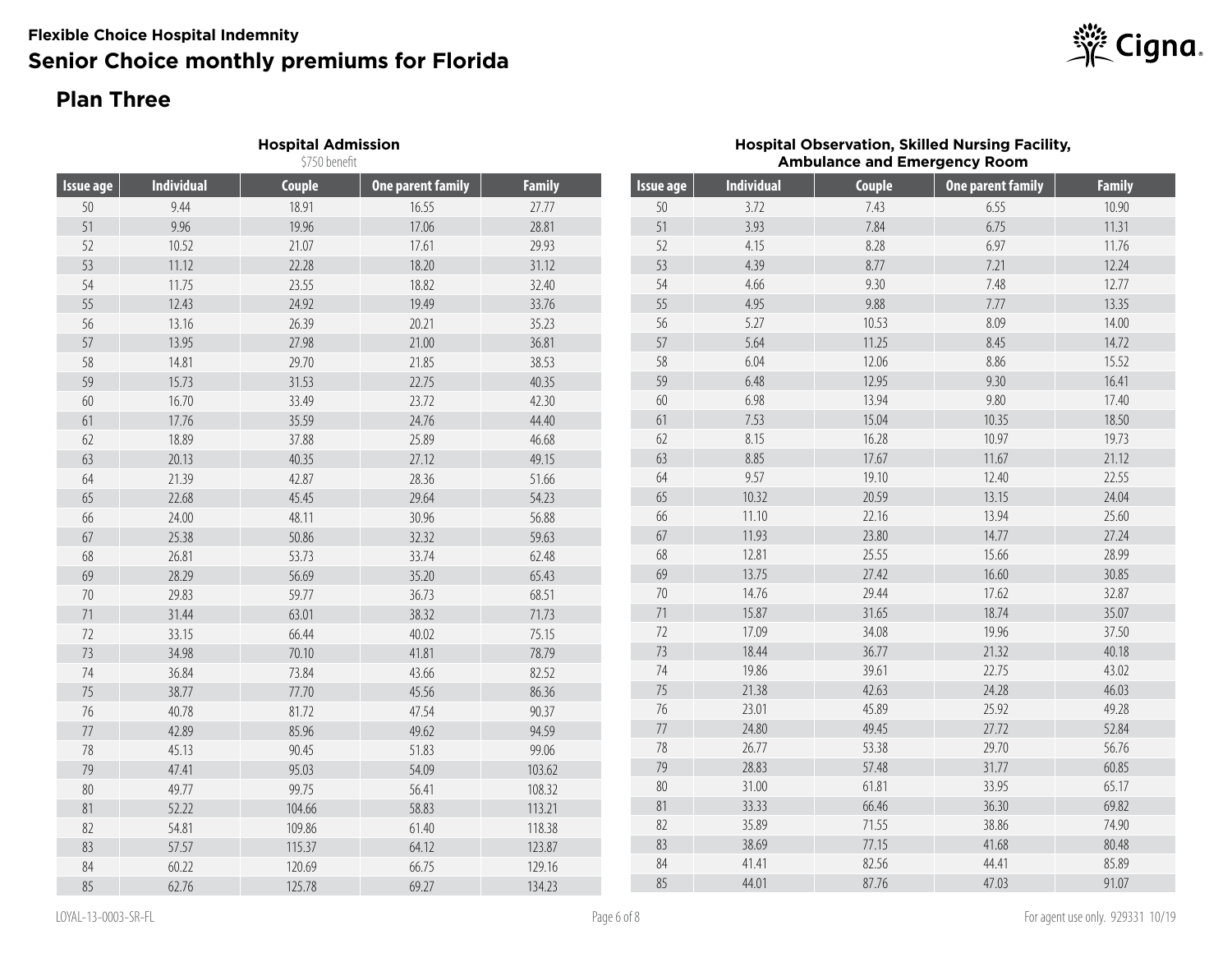

#### **Riders**

All rates shown are for the benefit amount of \$1,000 Riders are available in benefit amounts from \$5,000–\$50,000.

| Lump Sum Cancer and Recurrence Rider <sup>3</sup> |                   |        |        |               |  | Lump Sum Heart Attack, Stroke and Restoration Rider <sup>3</sup> | <b>Specified</b> |                   |        |            |                     |                       |         |  |
|---------------------------------------------------|-------------------|--------|--------|---------------|--|------------------------------------------------------------------|------------------|-------------------|--------|------------|---------------------|-----------------------|---------|--|
|                                                   | <b>Individual</b> |        |        | One parent    |  |                                                                  |                  | <b>Individual</b> |        | One parent | <b>Family</b>       | <b>Disease Rider4</b> |         |  |
| Issue age                                         |                   | Couple | family | <b>Family</b> |  | Issue age                                                        |                  | Couple            | family |            | <u>/ Is</u> sue age |                       | Premium |  |
| $50 - 54$                                         | 1.50              | 2.60   | 1.55   | 2.70          |  | $50 - 54$                                                        | 1.35             | 2.40              | 1.40   | 2.45       | Child               |                       | 0.10    |  |
| $55 - 59$                                         | 1.95              | 3.45   | 2.05   | 3.55          |  | $55 - 59$                                                        | 1.80             | 3.20              | 1.85   | 3.25       | $18 - 29$           |                       | 0.14    |  |
| $60 - 64$                                         | 2.50              | 4.45   | 2.60   | 4.50          |  | $60 - 64$                                                        | 2.40             | 4.25              | 2.45   | 4.30       | $30 - 34$           |                       | 0.16    |  |
| $65 - 69$                                         | 3.05              | 5.40   | 3.15   | 5.50          |  | $65 - 69$                                                        | 3.15             | 5.50              | 3.20   | 5.55       | $35 - 39$           |                       | 0.16    |  |
| $70 - 74$                                         | 3.50              | 6.20   | 3.60   | 6.25          |  | $70 - 74$                                                        | 4.05             | 7.10              | 4.10   | 7.15       | $40 - 44$           |                       | 0.18    |  |
| $75 - 79$                                         | 3.60              | 6.35   | 3.70   | 6.45          |  | $75 - 79$                                                        | 4.95             | 8.75              | 5.00   | 8.80       | $45 - 49$           |                       | 0.19    |  |
| $80 - 84$                                         | 3.70              | 6.55   | 3.75   | 6.60          |  | $80 - 84$                                                        | 5.80             | 10.30             | 5.85   | 10.35      | $50 - 54$           |                       | 0.22    |  |
| 85                                                | 3.80              | 6.70   | 3.85   | 6.75          |  | 85                                                               | 6.60             | 11.70             | 6.65   | 11.75      | $55 - 59$           |                       | 0.26    |  |
| Payroll                                           | N/A               | N/A    | N/A    | N/A           |  | Payroll                                                          | N/A              | N/A               | N/A    | N/A        | $60 - 64$           |                       | 0.28    |  |

#### **Need to find a rider rate not listed?** 2004 0.44

Find the issue age of the applicant. Multiply the rate shown by the desired benefit amount per thousand to find your rate.

#### *Example*

\$15K Cancer benefit for a 55-year old individual.  $$1.95 \times 15 = $29.25$  per month.

3. Premiums for the base policy, Lump Sum Cancer and Recurrence rider, Lump Sum Heart Attack, Stroke and Restoration rider, and Accident Fixed Indemnity rider are calculated based on the oldest applicant.

4. Premiums for the Specified Disease rider are calculated and determined for each person insured and based on each applicant's age. A dependent child is allowed the child rate up to age 26.

65–69 0.32 70–74 0.39